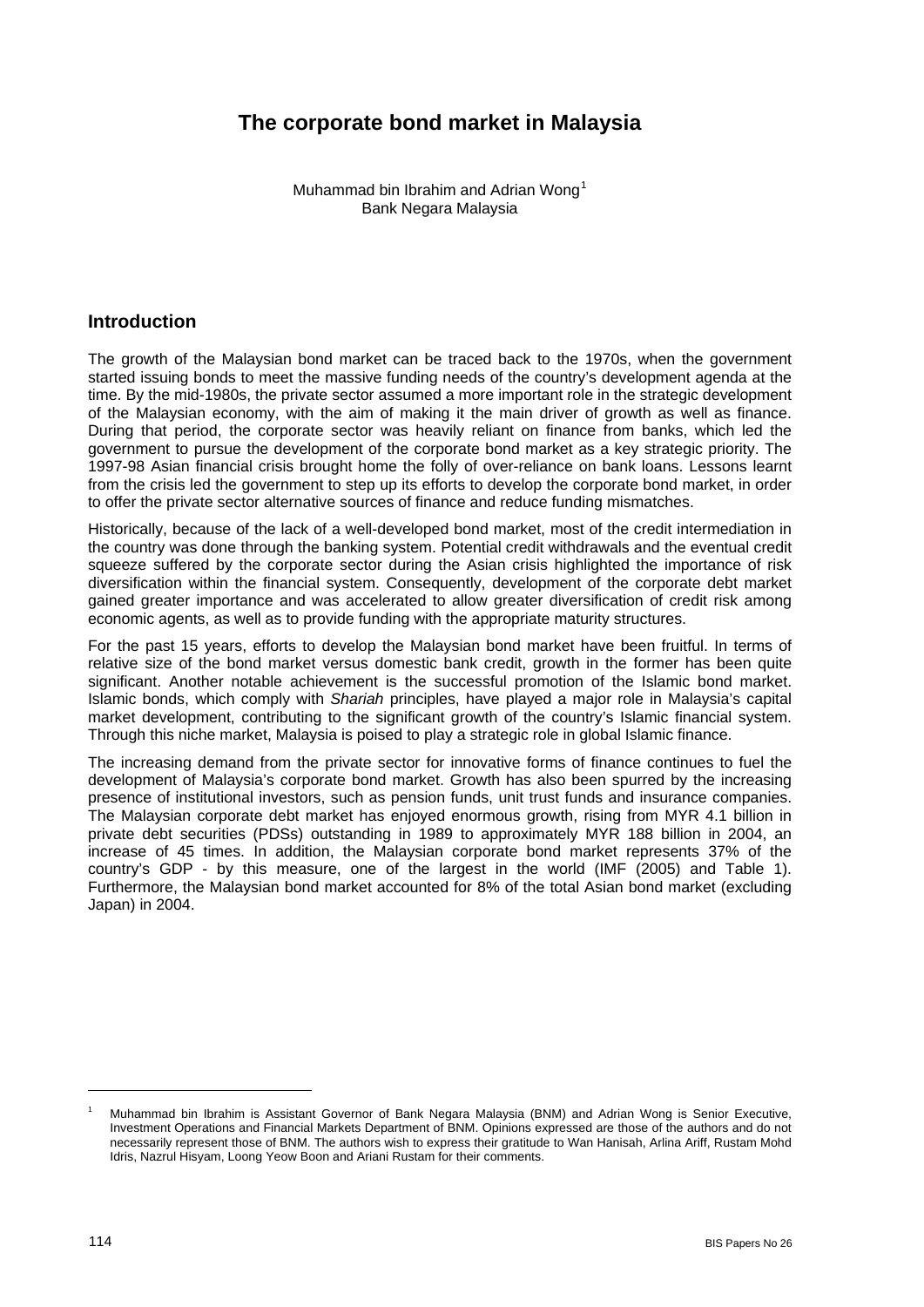#### Table 1

## **Size of local currency bond market as a percentage of GDP**

|                      | <b>Government</b> | Corporate | <b>Financial institutions</b> |  |
|----------------------|-------------------|-----------|-------------------------------|--|
| China                | 19.5              | 0.7       | 10.8                          |  |
| Hong Kong SAR        | 9.4               | 38.1      | $***$                         |  |
| Japan                | 146.8             | 16.6      | 26.1                          |  |
| Korea                | 26.1              | 22.0      | 37.4                          |  |
| Malaysia             | 40.6              | 37.3      | 16.7                          |  |
| Singapore            | 40.3              | 31.6      | $***$                         |  |
| Thailand             | 21.9              | 13.6      | 6.5                           |  |
| <b>United States</b> | 47.0              | 21.5      | 90.2                          |  |

End-March 2005 data

Note: \*\* Hong Kong and Singapore: corporate data include financial institutions. For others, corporate refers to non-financial corporate issuers.

Sources: Asian Development Bank; Asian Bonds Online.

# **1. Key developments in the Malaysian bond market**

The building of a comprehensive regulatory framework and a strong infrastructure, along with certainty of vision, political stability and sound macroeconomic policies, laid the foundation for the development of the Malaysian bond market.

#### **Regulatory framework and market infrastructure**

During the early years, the BNM, the government agency responsible for corporate bond issuance, took several initiatives to strengthen the legal/regulatory framework and market infrastructure in the underdeveloped primary and secondary markets. In March 1993, the Securities Commission (SC) was established to act as the single regulatory body to promote the development of the capital market, in particular to rationalise securities market regulations. (Prior to the establishment of the SC, a set of guidelines for PDS issuance was introduced in 1988.)

In addition, the Rating Agency Malaysia Berhad (RAM) and the Malaysian Rating Corporation Berhad (MARC) were established in 1990 and 1995, respectively, to provide independent opinions on the potential default risk of debt issuers and disseminate all appropriate information to existing and potential investors in a timely fashion. The Bond Dealers Association was established in June 1996 to represent the industry's views and work with regulatory authorities to promote the bond market. The Financial Markets Association of Malaysia (ACI Malaysia) was established in 1974 to monitor, develop and improve industry standards, and to bring them in line with international best practice. ACI Malaysia, whose membership comprised staff from treasury operations of Malaysia's financial institutions (including insurance companies) had adopted a Code of Conduct for the industry. To qualify as a member of ACI Malaysia, a rigorous qualifying examination must be passed.

On the operational front, various processes were computerised and put online by BNM to enhance cost-effectiveness and efficiency. These included the introduction of the Fully Automated System for Tendering (FAST) in September 1996, to speed up securities tendering, and the Real-Time Gross Settlement System (RENTAS) in July 1999, to reduce settlement risk. RENTAS was developed as a computerised scripless trading system to facilitate faster and more efficient trading, registration and settlement of securities. The Bond Information and Dissemination System (BIDS) was introduced in October 1997 to facilitate efficient trading and promote transparency of information related to domestic debt securities. In an effort to further improve liquidity in the market, the Securities Borrowing and Lending (SBL) Programme was introduced in December 2001 via the RENTAS system, and the Institutional Securities Custodian Programme (ISCAP) was implemented in October 2004 to promote lending of securities to the central bank. For the Islamic bond market, an internet-based platform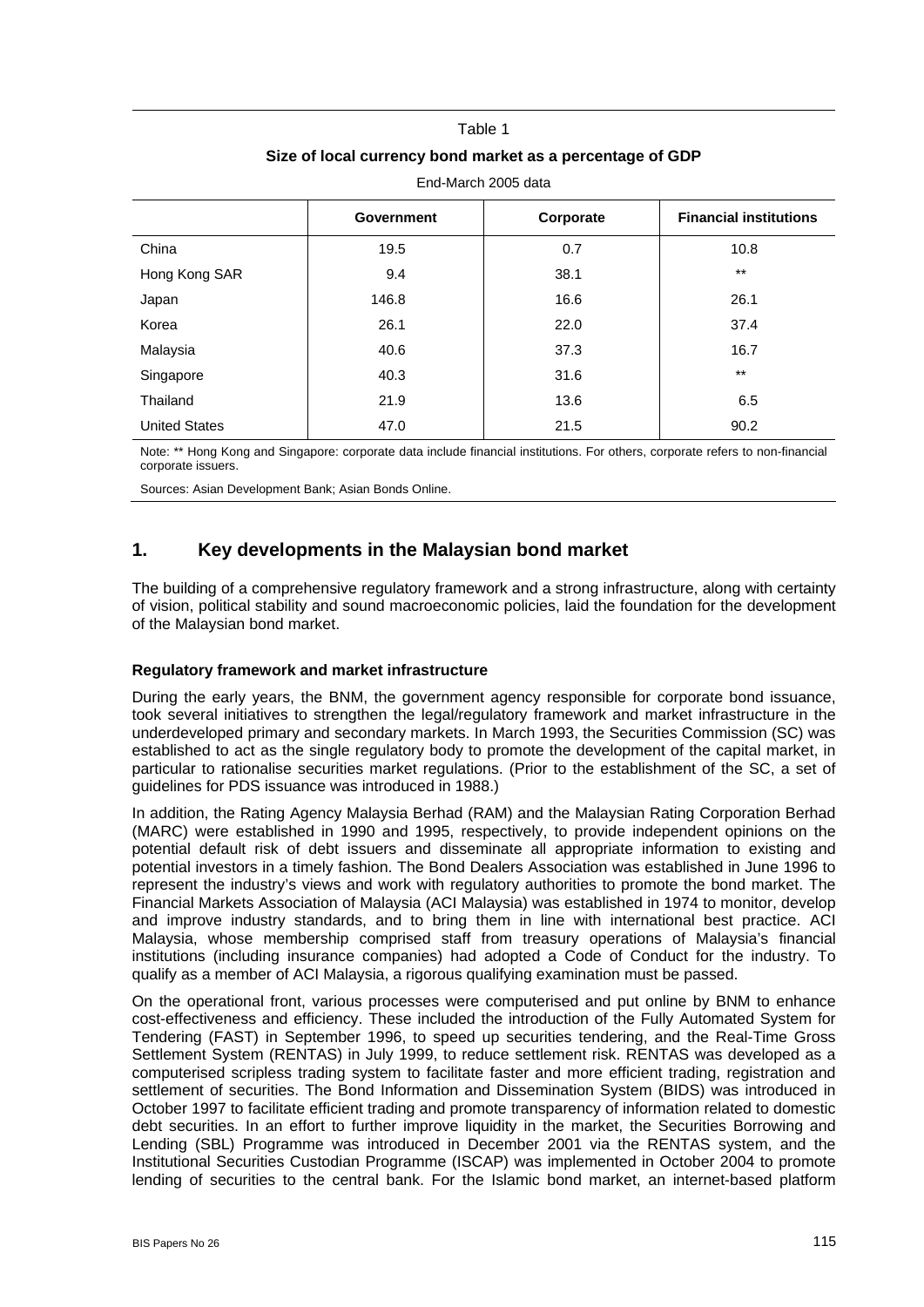system (Islamic Interbank Money Market - IIMM) was launched in September 2004 to provide transparency of information on Islamic financial products.<sup>[2](#page-2-0)</sup>

An important milestone in the broader bond market development agenda was the creation of the National Bond Market Committee (NBMC) in 1999. Its members comprised senior representatives from the Ministry of Finance, the Economic Planning Unit, BNM, SC, Bursa Malaysia and the Registrar of Companies. Its purpose is to oversee the policy direction for the development of the bond market, and to identify and recommend appropriate implementation strategies. As a first step, the NBMC has authorised the SC to be the single regulatory body to regulate and promote the development of the corporate bond market.

To chart future growth, the Capital Market Masterplan (CMP) was unveiled in 2001. A Capital Market Strategic Committee (CMSC) consisting of high-level representatives from the SC and the private sector was established in September 1999 to facilitate the development of the CMP. The CMP is the strategic blueprint for the Malaysian capital market over the next decade, of which six broad objectives are spelt out:

- to be the preferred fund-raising centre for Malaysian companies;
- to promote an effective investment management industry and a more conducive environment for investors;
- to enhance the competitive position and efficiency of market institutions;
- to develop a strong and competitive environment for intermediation services;
- to ensure a stronger and more facilitative regulatory regime; and
- to establish Malaysia as an international Islamic capital market centre.

The CMP has been divided into three stages, spanning a period of 10 years and involving 152 detailed recommendations that seek to fulfil the realisation of a robust and dynamic Malaysian capital market. (See Table 2.) By end-June 2005, 96 recommendations (63%) had been put in place, while the remaining ones are still at the implementation stage.

CMP initiatives were directed at key specific areas, and have included the enhancement of the fundraising process, ensuring the robustness and efficiency of the bond market microstructure and expanding both the issuer and investor base.

With the essential building blocks in place, the development of the bond market has proceeded at a steady pace towards the accomplishment of key goals, such as the establishment of a benchmark yield curve, improvement in secondary market liquidity and the introduction of new asset classes to the market. (See Table 3 for specific initiatives.)

 $T$ able 2

| ⊺auie ∠<br>Implementation plan for the CMP                                    |                                                                          |                                                                                                                                                                                                                                              |  |  |  |
|-------------------------------------------------------------------------------|--------------------------------------------------------------------------|----------------------------------------------------------------------------------------------------------------------------------------------------------------------------------------------------------------------------------------------|--|--|--|
| Phase 1 (2001–03)                                                             | Phase 2 (2004–05)                                                        | Phase 3 (2006-10)                                                                                                                                                                                                                            |  |  |  |
| Strengthen domestic capacity, and<br>develop strategic and nascent<br>sectors | Further strengthen key sectors and<br>gradually liberalise market access | Further expansion and<br>strengthening of market processes<br>and infrastructure towards<br>becoming a fully developed capital<br>market, and enhancing<br>international positioning in areas of<br>comparative and competitive<br>advantage |  |  |  |

#### Source: The Securities Commission.

l

<span id="page-2-0"></span><sup>2</sup> The website (http://iimm.bnm.gov.my) provides information on Islamic money market operations, forthcoming tenders and post-issuance prices of Islamic securities, live information on last done prices of actively traded securities and news related to the Islamic market.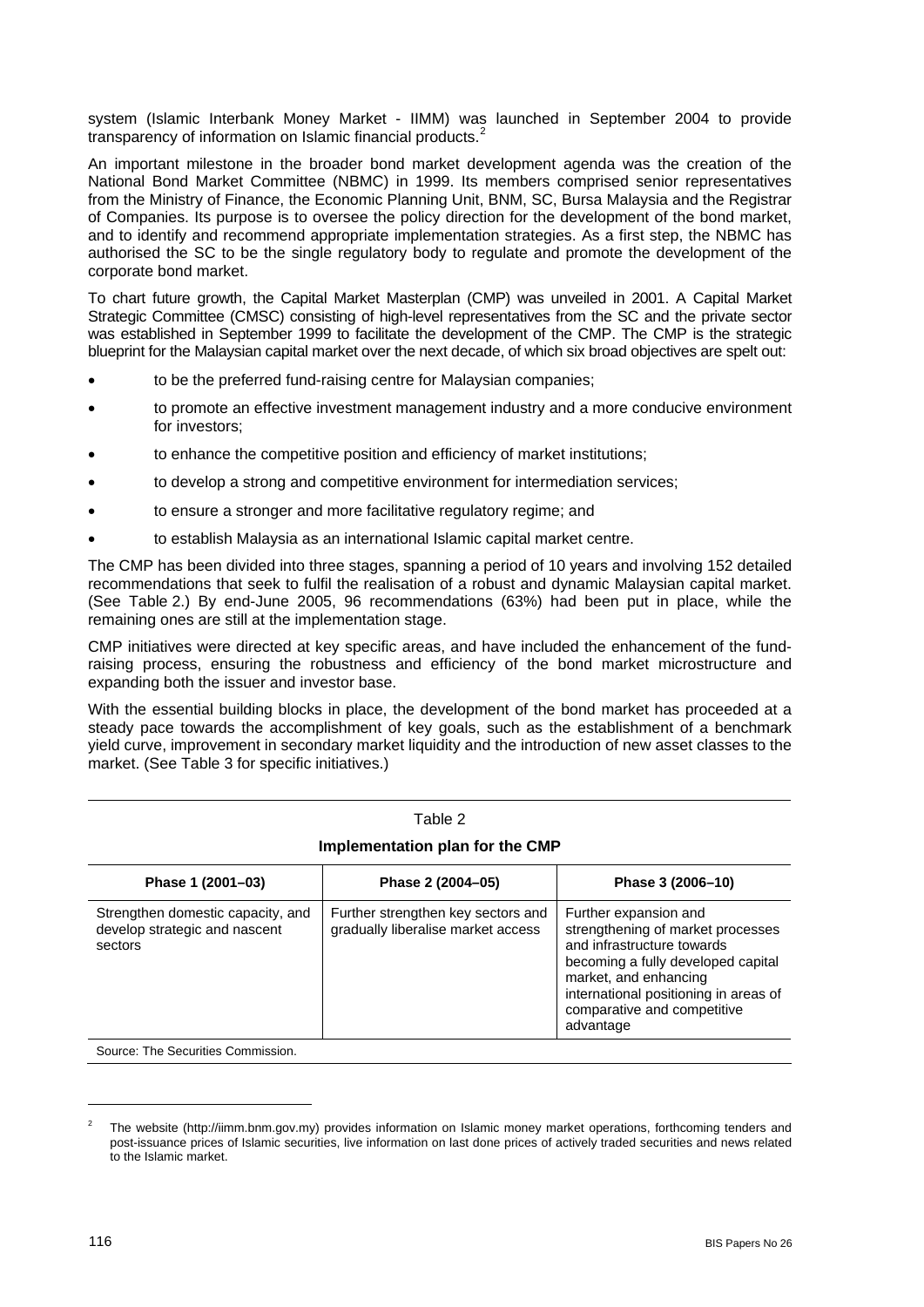#### Table 3

#### **Strategic developmental initiatives for the Malaysian bond market**

| <b>Strategy</b>                                       | <b>Initiatives</b>                                                                                                                                                                                        |  |  |  |
|-------------------------------------------------------|-----------------------------------------------------------------------------------------------------------------------------------------------------------------------------------------------------------|--|--|--|
| Introducing an efficient                              | Release of Guidelines on the Offering of PDSs - 2000                                                                                                                                                      |  |  |  |
| and facilitative issuance<br>process                  | Introduction of a shelf-registration scheme - 2000                                                                                                                                                        |  |  |  |
|                                                       | Release of Guidelines on the Offering of Asset-backed Securities (ABSs) - 2001                                                                                                                            |  |  |  |
|                                                       | Release of Asset Securitisation Report - 2002                                                                                                                                                             |  |  |  |
|                                                       | Introduction of Guidelines on the Offering of Islamic Securities - 2004                                                                                                                                   |  |  |  |
| Establishing a reliable<br>and efficient benchmark    | Introduction of an auction calendar for Malaysian Government Securities (MGS) -<br>2000                                                                                                                   |  |  |  |
| yield                                                 | Review of the principal dealers system                                                                                                                                                                    |  |  |  |
| Widening the issuer and<br>investor base              | Broadening of the investor base under the Securities Commission Act for the OTC<br>market                                                                                                                 |  |  |  |
|                                                       | Universal Brokers are allowed to trade in the OTC market - 2002                                                                                                                                           |  |  |  |
|                                                       | ABSs are introduced together with tax-neutral framework and tax deductions on<br>issuance expenses - 2003                                                                                                 |  |  |  |
|                                                       | Islamic PDSs are accorded various tax incentives (eg stamp duty waiver, tax<br>deductions on issuance expenses) and a tax-neutral framework - 2003, 2005                                                  |  |  |  |
|                                                       | Multilateral development banks, multilateral financial institutions and multinational<br>corporations are allowed to raise ringgit-denominated bonds - 2004                                               |  |  |  |
|                                                       | Removal of withholding taxes on interest income earned on investments by non-<br>resident companies in ringgit-denominated Islamic securities and securities issued<br>by the Malaysian Government - 2004 |  |  |  |
| Improving liquidity in the<br>secondary market        | Non-financial institutions are allowed to enter into repurchase transactions - 2000                                                                                                                       |  |  |  |
|                                                       | The Securities Borrowing and Lending Programme is introduced via the RENTAS<br>system - 2001                                                                                                              |  |  |  |
|                                                       | Institutional Securities Custodian Programme (ISCAP) is put in place to encourage<br>institutional investors to lend securities to BNM - 2004                                                             |  |  |  |
| Facilitating the                                      | Introduction of three-, five- and 10-year MGS futures - 2002, 2003                                                                                                                                        |  |  |  |
| introduction of risk<br>management instruments        | Introduction of Guidelines on Regulated Short-selling of Securities - 2005                                                                                                                                |  |  |  |
| Sources: Bank Negara Malaysia; Securities Commission. |                                                                                                                                                                                                           |  |  |  |

#### **Regional cooperation**

The Malaysian domestic bond market has also benefited from regional cooperation in East Asia. Local and cross-border impediments have been addressed through the sharing of experiences and technical expertise, as each country has strived to add depth and breadth to its own domestic market. Three regional forums have been at the forefront of financial development in the region, namely the Asia-Pacific Economic Cooperation (APEC), the Association of Southeast Asian Nations Plus 3 (ASEAN+3) and the Executives' Meeting of East Asia and Pacific (EMEAP) Central Banks. These three forums focus on different aspects of local bond market development.

The successful launch of Asian Bond Fund I (ABF1) by EMEAP, which pooled USD 1 billion in reserves from 11 central banks and invested in USD-denominated bonds of sovereigns and quasisovereigns, led to the recent launch of the second fund, Asian Bond Fund II (ABF2). The second fund involves the creation of local currency bond funds in each EMEAP market, and consists of the Pan-Asian Bond Index Fund and eight single market funds. Launching these funds has forced participating central banks to face market impediments head-on, and address them as a group.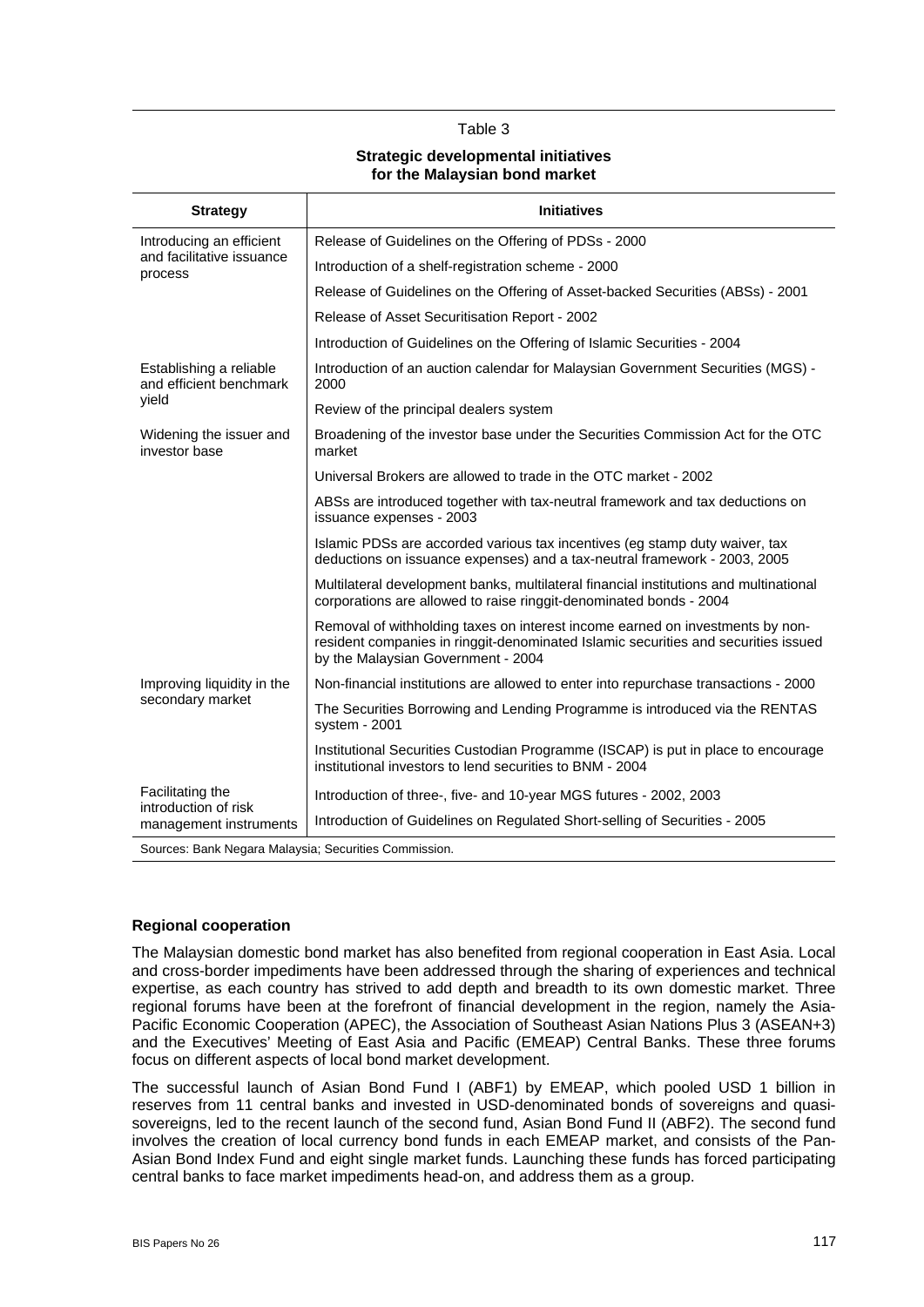The listing of Malaysia's first exchange-traded fund (ETF), the ABF Malaysian Bond Index Fund, in July 2005, marked another important milestone in bond market development. The ETF was the second country sub-fund to be launched, following the successful listing of the ABF Hong Kong Bond Indexed Fund in June 2005. The fund consists of investments in government and quasi-government securities and tracks an index, which by design is replicable and transparent, paving the way for the introduction of other innovative products by the corporate sector in future. The listing of the ETF on Bursa Malaysia (the Malaysian Stock Exchange) should also generate interest on the part of domestic and international investors in the local bond market.

# **2. The corporate bond (PDS) market**

At the end of 1986, the PDS market was virtually non-existent in Malaysia. This was in contrast to the equity and government debt markets, both of which had achieved a reasonable level of sophistication and maturity by that time. PDSs outstanding in 1987 amounted to only MYR 395 million (0.5% of GDP), versus the market capitalisation of the Kuala Lumpur Stock Exchange (KLSE) of MYR 73.8 billion (91% of GDP) and the outstanding amount of Malaysian Government Securities (MGS) of MYR 48.8 billion (60.2% of GDP).

## **Importance of a functioning corporate debt market**

The period of strong economic growth in the early 1990s created high demand for funds from the corporate sector. Therefore, the development of the corporate bond market was aimed at meeting the financing needs of the expanding Malaysian economy, particularly those of privatised infrastructure projects. Specifically, the PDS market was intended to provide an alternative means of financing to bank borrowings, and complement the more mature and sophisticated market in MGS and equities. The PDS market would also serve as a new avenue for savings in a wide range of financial assets, in the context of a high domestic saving rate.

It is a well-recognised fact that a diversified financing structure, comprising financial intermediaries from the equity, bond and banking markets, is needed for an economy to allocate resources in the most efficient manner. Such diversification also provides businesses the opportunity to address capital needs more effectively, and allows corporates to match their asset-liability profiles. A well-developed corporate bond market also plays a vital role in risk diversification of the financial system, and adopting a market mechanism in the allocation and pricing of credit would also ensure greater efficiency in the allocation of funds to borrowers.

## **Characteristics of the Malaysian corporate bond market**

Through the efforts of the government and market participants, and reinforced by strong economic growth, the Malaysian PDS market has expanded considerably over the years. Ample liquidity and an accommodative interest rate environment have supported the growth of the bond market by enabling the private sector to source funds at a competitive cost. Since 2000 onwards, private debt issuance has exceeded public debt issuance. (See Graph 1.)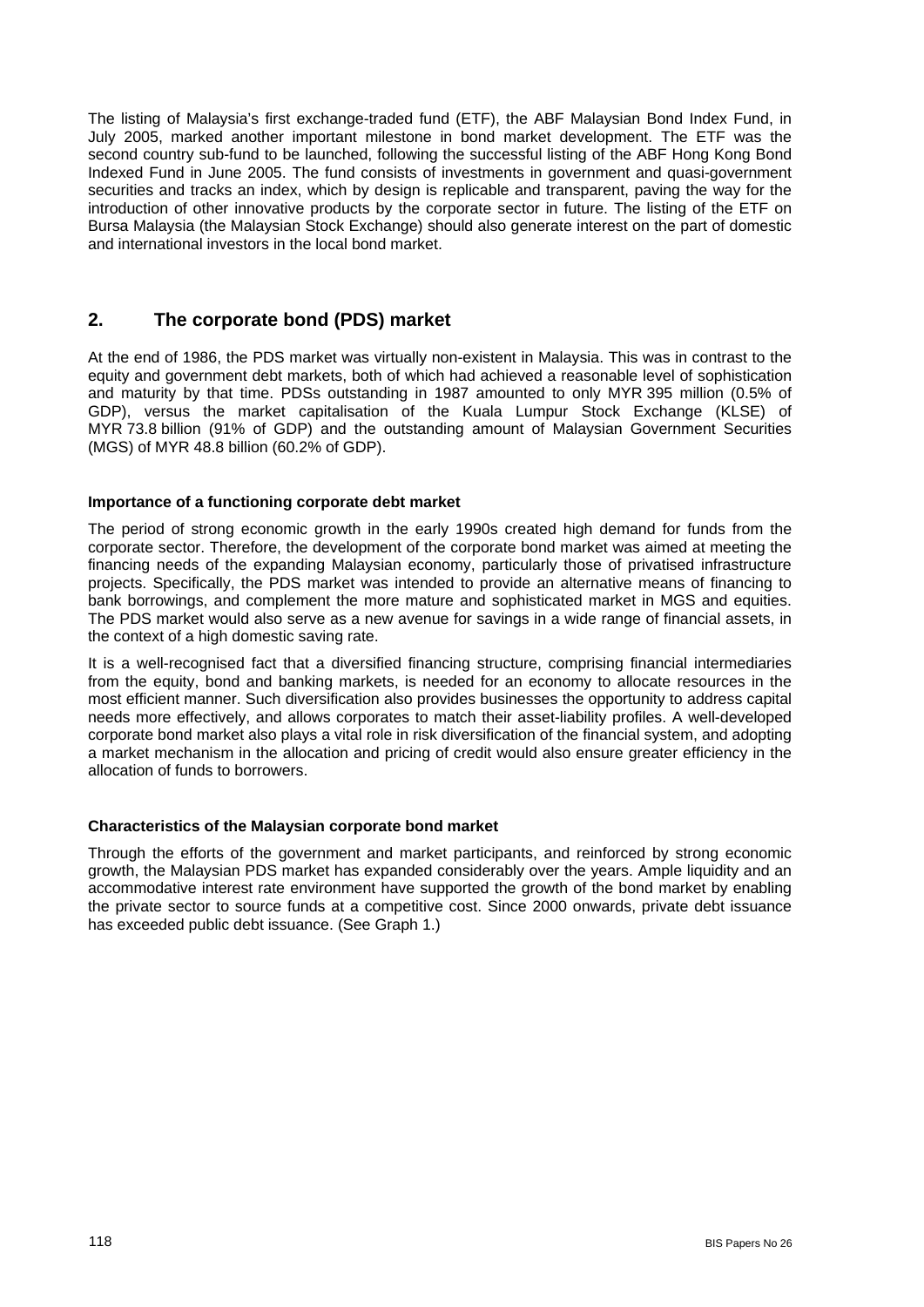

Graph 1

**■Public sector ■ Private sector** 

Source: BNM Annual Report 2004.

# Table 4

## **Size of local currency bond market**

End-March 2005 data

|                                                       |                                  | % share           |             |  |
|-------------------------------------------------------|----------------------------------|-------------------|-------------|--|
|                                                       | <b>Total size (USD billions)</b> | <b>Government</b> | Corporate** |  |
| China                                                 | 527.7                            | 62.9              | 37.1        |  |
| Hong Kong SAR                                         | 79.6                             | 19.8              | 80.2        |  |
| Indonesia                                             | 52.8                             | 87.1              | 12.9        |  |
| Japan                                                 | 8943.8                           | 77.5              | 22.5        |  |
| Korea                                                 | 606.5                            | 30.6              | 69.4        |  |
| Malaysia                                              | 114.7                            | 42.9              | 57.1        |  |
| Singapore                                             | 78.2                             | 56.0              | 44.0        |  |
| Thailand                                              | 70.2                             | 52.1              | 47.9        |  |
| **Note: Corporate data include financial institutions |                                  |                   |             |  |

\*Note: Corporate data include financial institutions.

Sources: Asian Development Bank; Asian Bonds Online.

Compared with selected economies in Asia, Malaysia has achieved a balance in terms of debt composition between its public and private bond markets. At 57%, Malaysia has the third highest proportion of debt issued by the private sector, behind Hong Kong (80%) and Korea (69%). (See Table 4.) Below we discuss the various factors that have brought the market to this stage of development.

#### *Improved issuance procedures*

To streamline the issuance process, the merit-based regulation (MBR) was replaced by the disclosurebased regulatory (DBR) framework. The SC's *Guidelines on the Offering of Private Debt Securities*,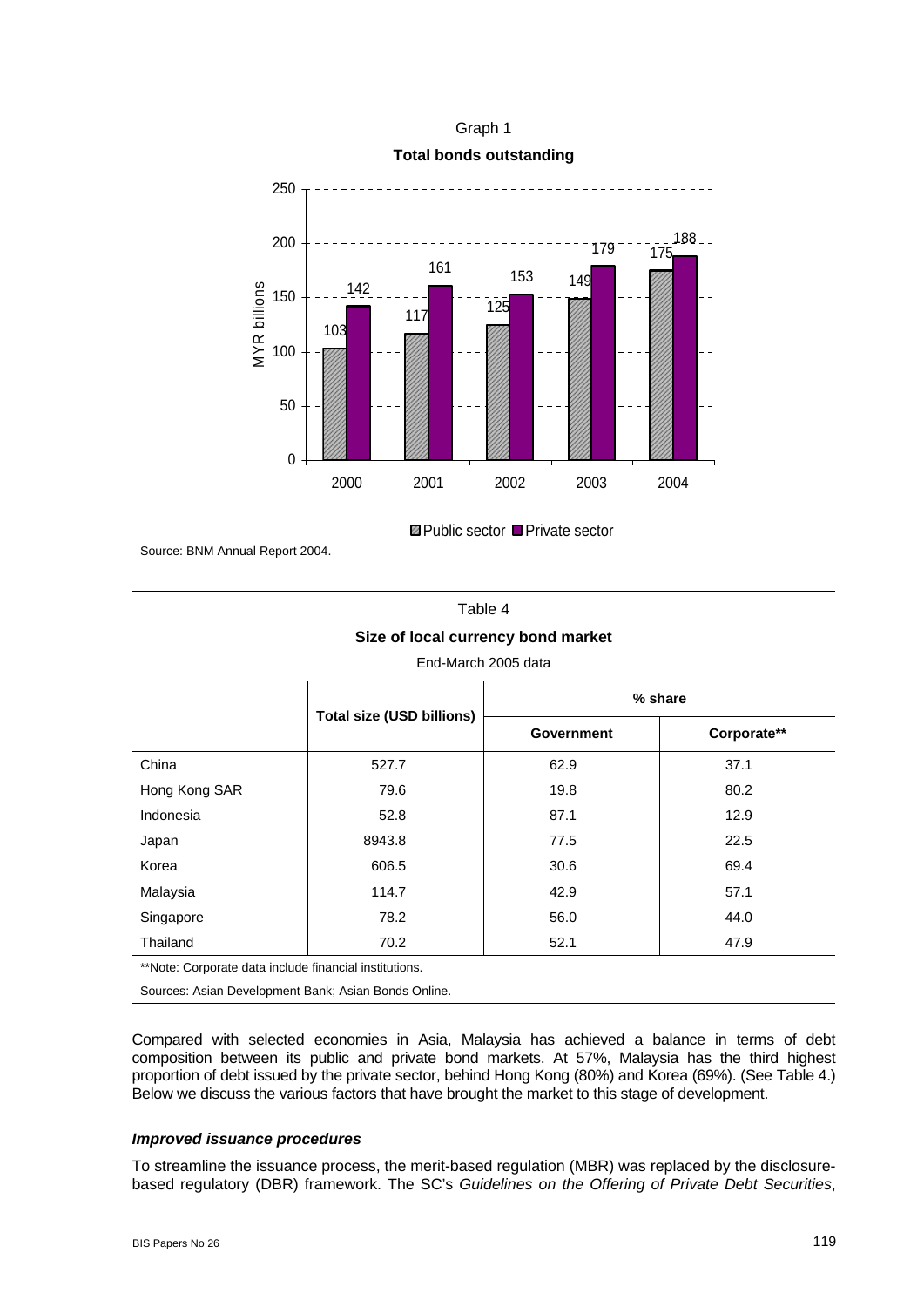which came into effect in July 2000, have played an important role in promoting an efficient issuance process.

In the mid-1990s, the approval process for bond issuance could take from nine to 12 months. The long waiting period created uncertainty - and therefore a disincentive for companies to seek funding through the bond market, where timing is a crucial element in determining the success of an issue. Thanks to the introduction of the PDS guidelines, an issuer can now secure an approval within 14 days after submission of complete documentation.

The introduction of a shelf-registration scheme has also provided issuers additional flexibility in timing of issuance. The scheme allows eligible corporations to make multiple issues of debt securities within a two-year period with one-time approval, subject to certain criteria. The efficiency of the issue process, in particular the large financing potential of the shelf-registration scheme, has started to convince the private sector that financing through the bond market may offer a viable alternative to bank loans and the equity market (see Graph 2).



Graph 2

■Bond market ■Domestic loans

Source: BNM statistics.

The liberalisation of issuance procedures has made it more attractive for issuers to tap funds in the corporate bond market than in the equity market. In 1997, PDS issues accounted for  $44.3\%$  $44.3\%$  $44.3\%$ <sup>3</sup> of the total gross domestic funds raised via the capital market (ie bond and equity) by the private sector - and in 2004, this figure had reached 81.2%. Currently, the corporate bond market accounts for approximately a quarter of the total debt financing (including bank loans) in the economy, compared to approximately 10% in 1997.

#### *Product diversification*

As the bond market has evolved over the years, the corporate funding scene has become more active and financing solutions have become more innovative and sophisticated to meet the diverse riskreturn profiles and needs of both issuers and investors. Also, regulatory frameworks have kept pace with market developments. Specifically, guidelines such as *Guidelines on the Offering of Asset-backed Debt Securities* (2001) and *Guidelines on Offering of Islamic Securities* (2004) have facilitated the registration and issuance process and promoted the creation of new asset classes.

l

<span id="page-6-0"></span><sup>3</sup> Data exclude Cagamas bonds. Cagamas, or the National Mortgage Corporation, was incorporated in December 1986 to support the national home ownership policy. Cagamas purchases housing loans from financial institutions and securitises them into Cagamas bonds. The exclusion of Cagamas issues provides a better picture of the corporate debt market.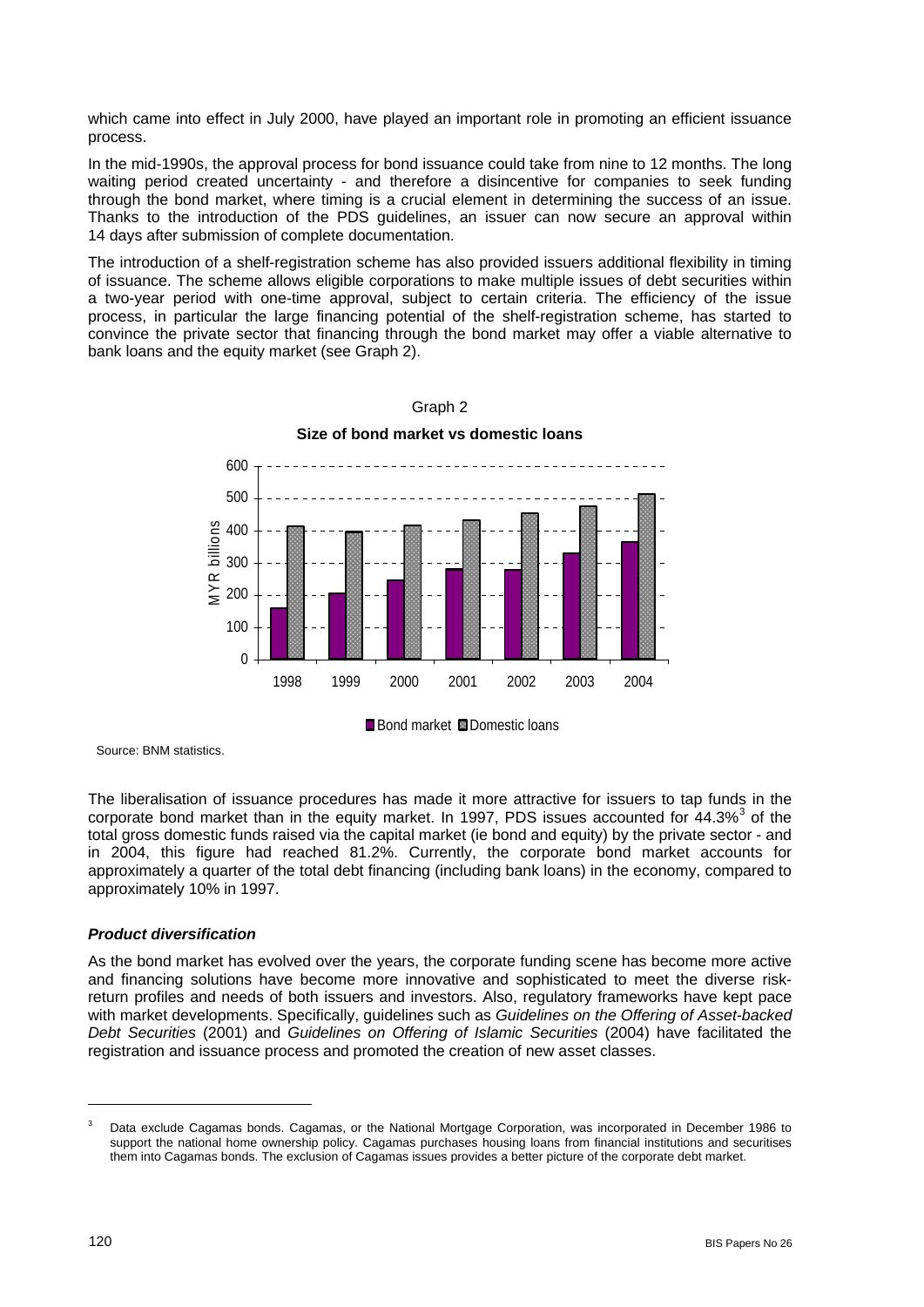

**Issues by instrument type (excluding Cagamas)** 



Source: BNM Annual Report 2004.

Over the years, Islamic PDSs (including Islamic Medium-Term Notes, or MTNs) have become the preferred means of debt funding, accounting for 49.4% of total issuance in 2004. (See Graph 3.) This development is quite understandable given that both Islamic and non-Islamic investors can invest in *Shariah*-compliant products. The bigger investor base for these products has led to more competitive bidding, which has driven down issuance costs - making it increasingly attractive to issue *Shariah*compliant instruments.

#### *Rating requirements*

Prior to July 2000, all corporate bond issues in Malaysia were subject to a mandatory minimum rating requirement of BBB or above, which not only instilled confidence in issuance, but also indirectly helped Malaysia's relatively new rating agencies (RAM and MARC) to develop. However, this minimum rating rule was subsequently lifted.





Sources: MARC; RAM.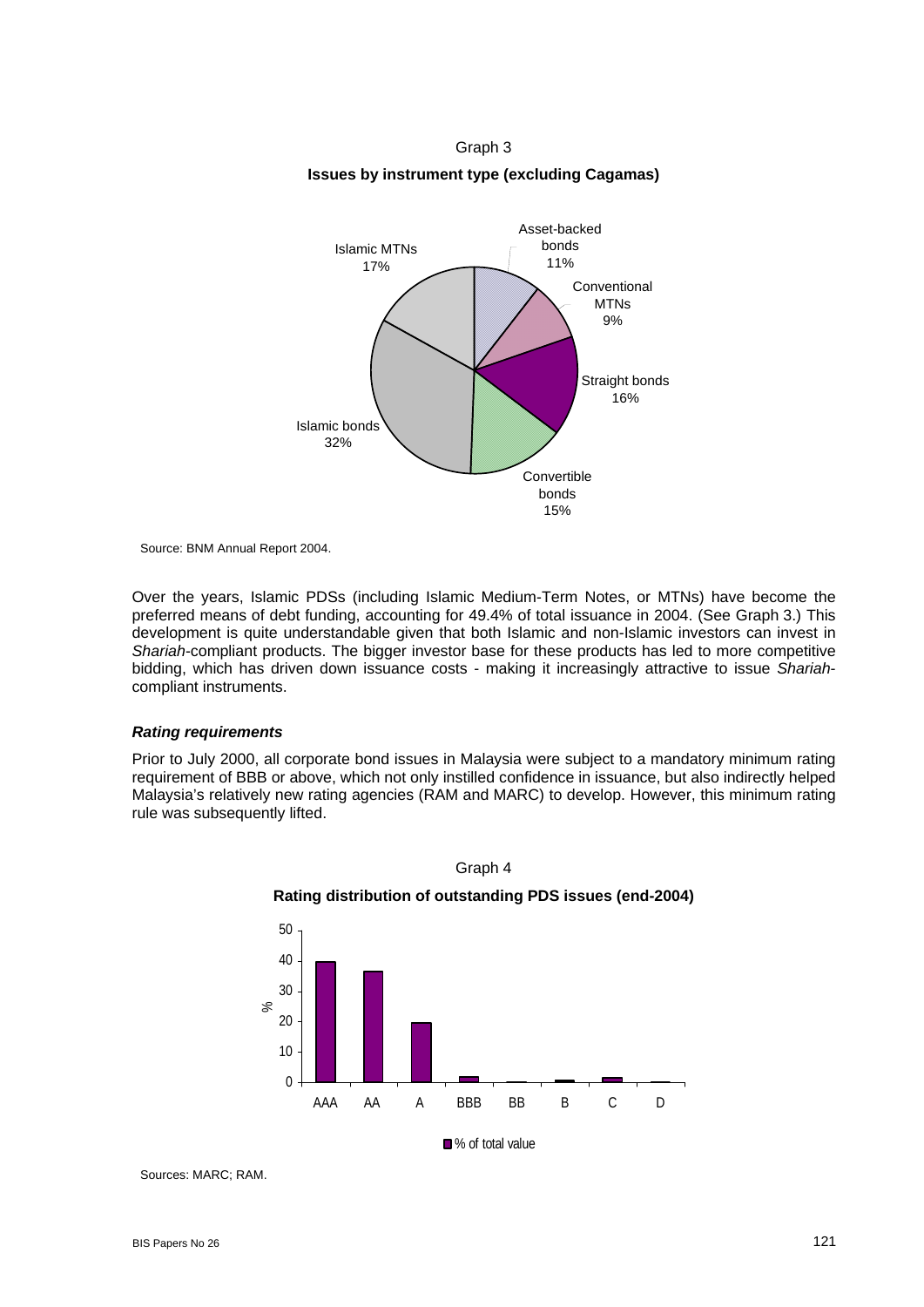Even though the minimum rating requirements on credit ratings have been scrapped (mandatory rating is still required), the credit profile of corporate bonds remains skewed towards the higher end of the credit spectrum (A and above), with approximately 5% of outstanding issues rated BBB or below. (See Graph 4.) This reflects investors' risk preference for high-quality debt issues, and can be seen in the yield spread. The wide spread between A and BBB bonds (see Table 5) is probably a reason for smaller issuance of bonds rated BBB and below: at these levels, it would be cheaper for lower-rated credits to raise funds via other alternatives.

| Table 5<br>Spot yield matrix<br>End-October 2005 data |              |              |       |       |            |
|-------------------------------------------------------|--------------|--------------|-------|-------|------------|
| <b>Type</b>                                           | <b>Class</b> | <b>Tenor</b> |       |       |            |
|                                                       |              | <b>1Y</b>    | 3Y    | 5Y    | <b>10Y</b> |
| Government                                            | <b>MGS</b>   | 3.10         | 3.38  | 3.64  | 4.29       |
| Corporate                                             | AAA          | 3.47         | 3.91  | 4.23  | 5.13       |
|                                                       | AA           | 3.51         | 4.19  | 4.49  | 5.27       |
|                                                       | A            | 4.05         | 4.75  | 5.09  | 5.95       |
|                                                       | <b>BBB</b>   | 4.72         | 6.47  | 7.08  | 8.89       |
|                                                       | <b>BB</b>    | 6.84         | 10.57 | 11.22 | 13.59      |
|                                                       | B            | 10.2         | 17.29 | 17.88 | 21.60      |
| Source: Bondweb Malaysia.                             |              |              |       |       |            |

Nevertheless, with continued strong demand by investors, companies with strong credit ratings will continue to tap the corporate bond market at competitive rates. Despite the lifting of rating requirements, market norms dictate that bond issues should still carry credit ratings. Moreover, experience has shown that ratings promote greater acceptance among investors for fixed income securities, as they allow both investors and issuers to gauge returns and analyse the cost of raising funds.

## *Sector allocation and maturity profiles*

Due to the economy's strong growth, the bulk of corporate bond issuance in the mid-1990s was for infrastructure (transportation and communication systems), utilities (electricity, gas and water) and construction.

Between 2000 and 2003, a significant proportion of issuance was for restructuring, made necessary by the adverse financial position of companies in the wake of the crisis. This type of issuance has fallen considerably since then, reflecting the completion of most corporate restructuring exercises. With the expanding economy, funds raised are now used for new activities, ie investments in positive NPV projects and business expansion, and because of the low interest rate environment, bonds are also issued for refinancing purposes. (See Graph 5.)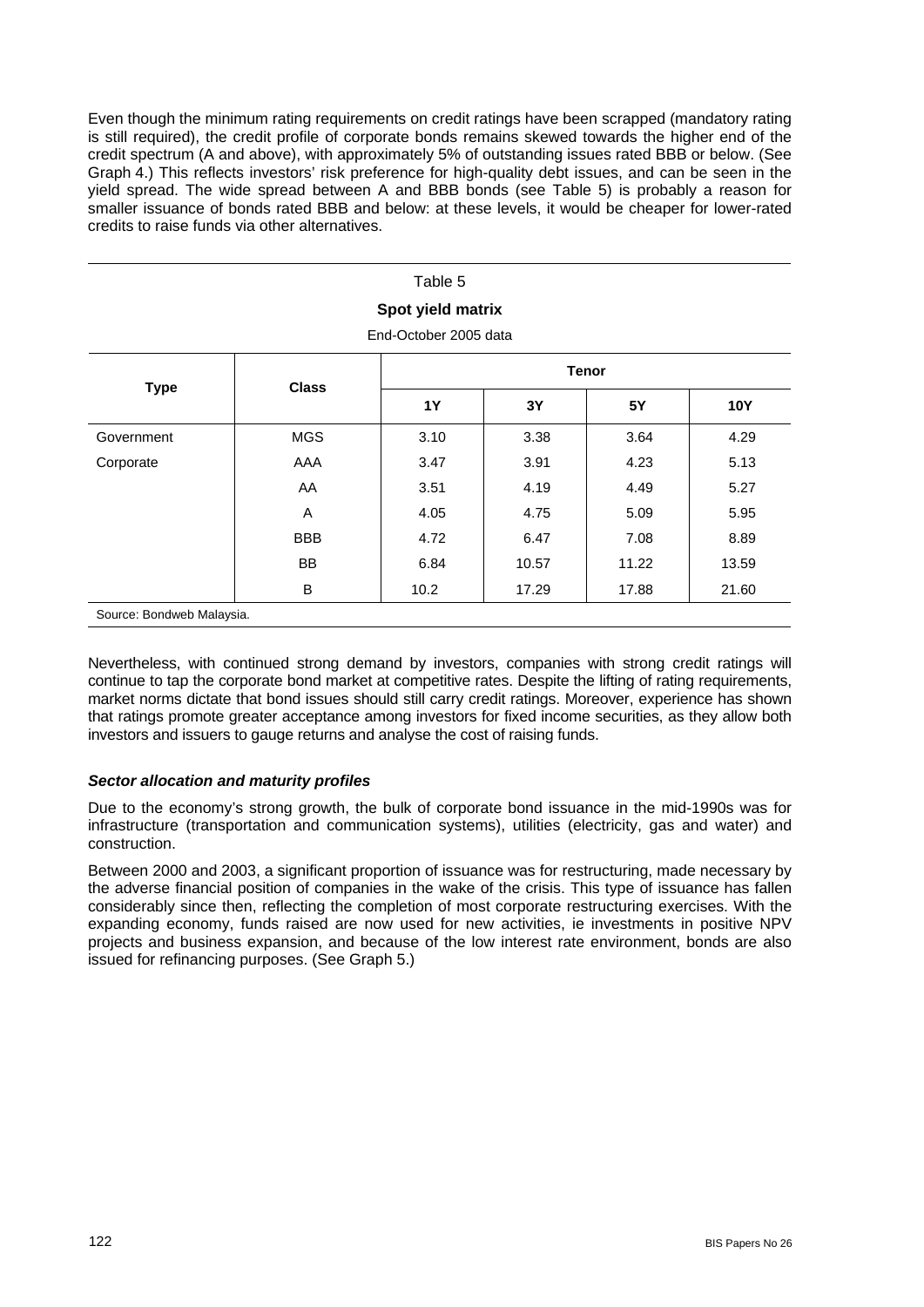Graph 5 **PDS issues by purpose** 



**■New activities ■M & A Ø Restructuring O Refinancing ■ Others** 

Source: BNM statistics.

In 2004, companies from the construction and utilities sectors were the main PDS issuers, raising 31.5% and 28.0% of total funds, respectively. (See Table 6.) Issuers from these sectors are the country's major infrastructure developers, water authorities and independent power producers, all of whom require long-term and flexible financing.

| באטכנו כשר ד וא<br>(excluding Cagamas) by sector         |          |          |          |          |          |
|----------------------------------------------------------|----------|----------|----------|----------|----------|
|                                                          | 2000     | 2001     | 2002     | 2003     | 2004     |
| Total issuance (MYR millions)                            | 21,991.9 | 31,502.4 | 26,660.4 | 42,790.4 | 28,049.9 |
|                                                          | % share  |          |          |          |          |
| Agriculture, forestry and fishing                        | 0.2      | 0.2      | 3.6      | 2.3      | 0.0      |
| Manufacturing                                            | 6.2      | 8.0      | 6.7      | 21.2     | 11.6     |
| Construction                                             | 8.9      | 10.5     | 8.2      | 14.1     | 31.5     |
| Electricity, gas and water                               | 15.3     | 32.0     | 5.1      | 8.0      | 28.0     |
| Transport, storage and comm.                             | 34.1     | 12.0     | 34.1     | 20.1     | 2.8      |
| Finance, insurance, real estate<br>and business services | 21.5     | 16.3     | 20.7     | 19.6     | 17.0     |
| Government and others                                    | 0.0      | 20.2     | 17.4     | 14.7     | 4.7      |
| Wholesale and retail trade,<br>restaurants and hotels    | 13.8     | 0.8      | 4.2      | 0.0      | 4.4      |
| Source: BNM statistics.                                  |          |          |          |          |          |

Table 6 **New PDS issues** 

Reflecting the significant financing requirement of companies of this nature, a large proportion of the corporate bonds were issued with tenures of five to 10 years. An encouraging development on this front has been the increasing number of companies able to tap longer-term funds, with one bond issued in 2003 with a maturity of 28 years. (See Graph 6.)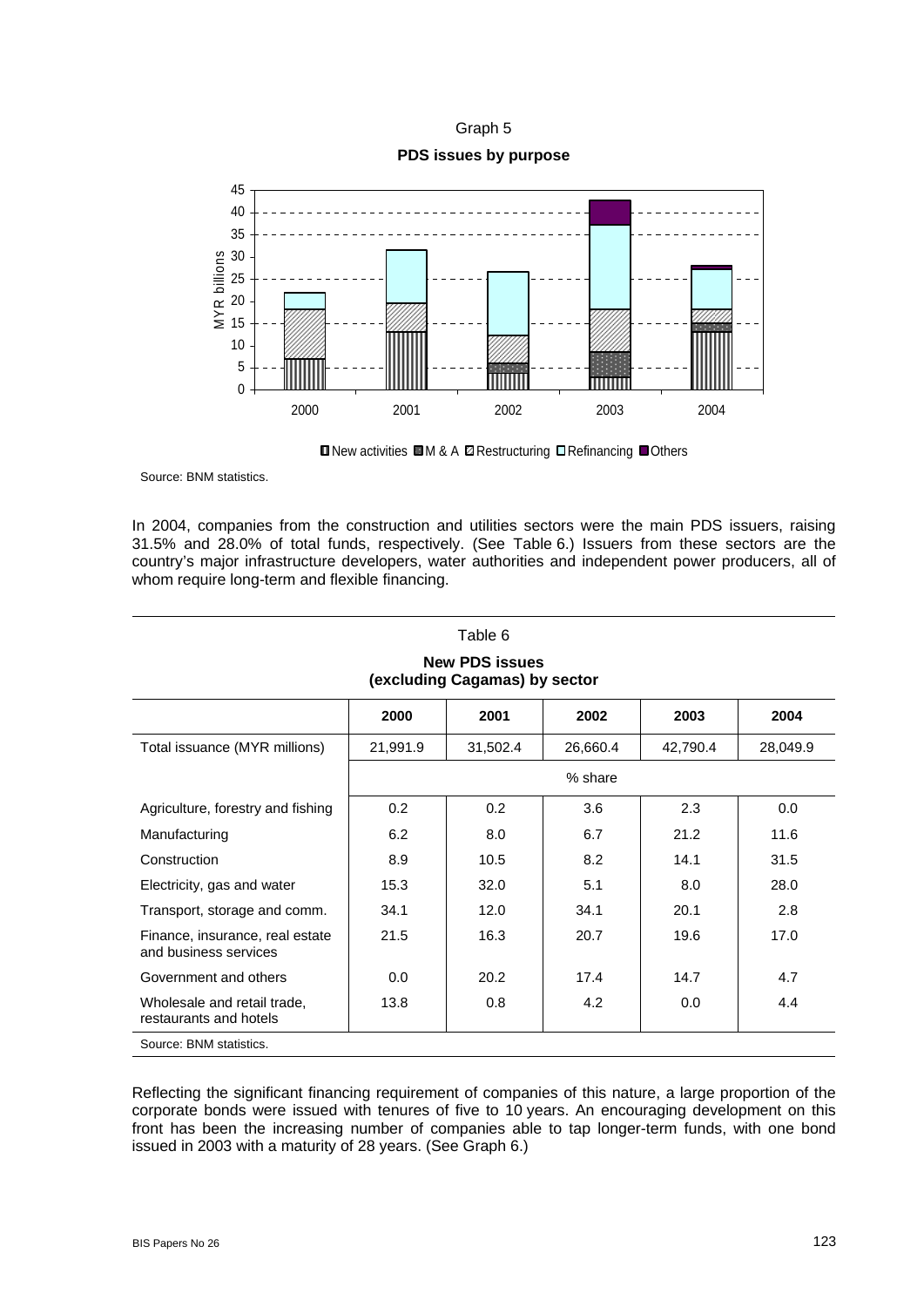



Source*: BNM Annual Report 2004*.

#### *Secondary market*

Liquidity in the corporate debt market is still improving, attributed to various efforts to enhance trading activity, such as the introduction of a principal dealers system and improvement of the information dissemination mechanism in the OTC market. (See Graph 7.) However, liquidity in the secondary market continues to be hampered because of a shortage of paper available for trading, reflecting small issue sizes and the buy-and-hold investment strategy adopted by insurance companies, asset managers and large institutional investors dominated by the government-controlled funds (such as the Employees Provident Fund and savings institutions such as the Pilgrims Fund Board).

Graph 7



Source: BNM statistics.

#### *Post-trade transparency*

To facilitate efficient trading and increase liquidity in the OTC debt securities market, the Bond Information and Dissemination System (BIDS) was introduced in October 1997 to enhance transparency of bond information. BIDS is a central computerised database of ringgit debt securities, providing information on issue terms, real-time prices, transaction details and relevant news on the various government and private debt securities. Financial institutions are obliged to report details of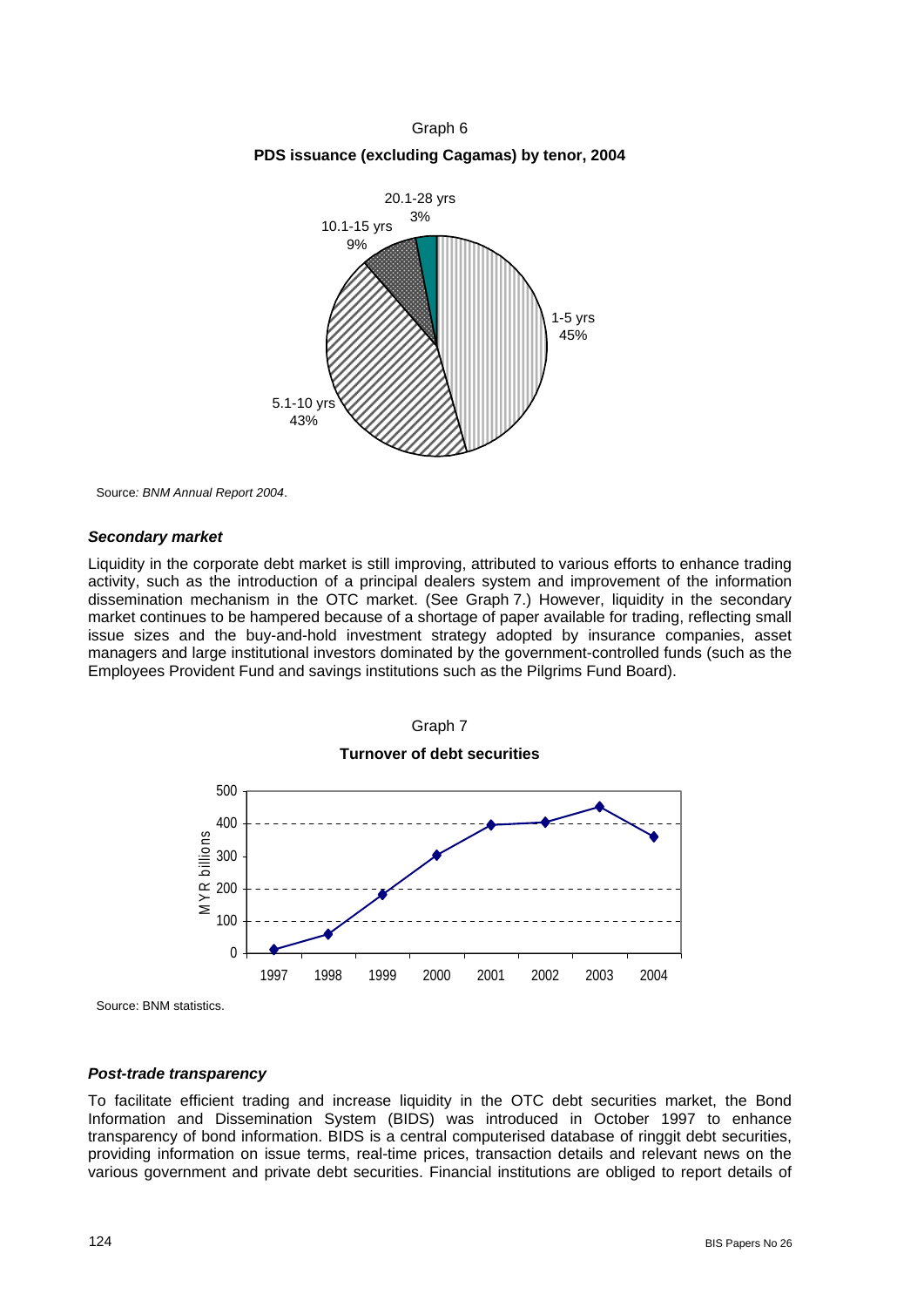transactions, including price and volume, while rating agencies are required to update issuers' ratings in the BIDS corporate homepages.

#### *Fiscal incentives*

Tax incentives have also played a major role in the continuous growth of the corporate debt market. For example, stamp duty waivers and tax exemptions on income earned on securities have been granted to widen the issuer and investor base. In addition, a tax-neutral framework has been introduced, whereby ABS issues and Islamic PDS issues are treated like conventional securities for purposes of taxation

## **3. The Islamic PDS market**

The Malaysian Islamic PDS market has shown remarkable progress since its introduction in 1990. Malaysia has successfully created a niche market in this area: it is estimated that 85% of the total global Islamic bonds that have been issued were issued in Malaysia, making Malaysia one of the world's largest Islamic bond markets. The growth of Malaysia's Islamic bond market is demonstrated by the issue size of Islamic PDSs. (See Graph 8.) In 2004, Islamic PDS issuance amounted to MYR 9.1 billion, accounting for 32.5% of total PDS issuance.

#### Graph 8

#### **Islamic bond issuance (excluding Cagamas) in Malaysia**



Note: Issuance does not include Islamic MTNs.

Source: BNM statistics.

In 2001 and 2002, Islamic bonds were extremely popular with issuers and investors alike, eclipsing conventional bonds and accounting in both years for more than 50% of issuance - up significantly from 34.9% in 2000. Demand for Islamic paper by Islamic and conventional investors was strong, and major issuers, in particular the toll road concessionaires and power supply companies, took advantage of lower issuance costs as the demand led to more competitive bidding.

## **Structure of Islamic products**

A prerequisite for Islamic bonds, or *Sukuk,* is compliance with the *Shariah* (Islamic laws), which prohibits the charging of interest (*riba*). A *Sukuk* instrument is structured so that it involves an exchange of *Shariah*-compliant assets for a financial consideration that allows the investors to earn profits and rentals from transactions in the future.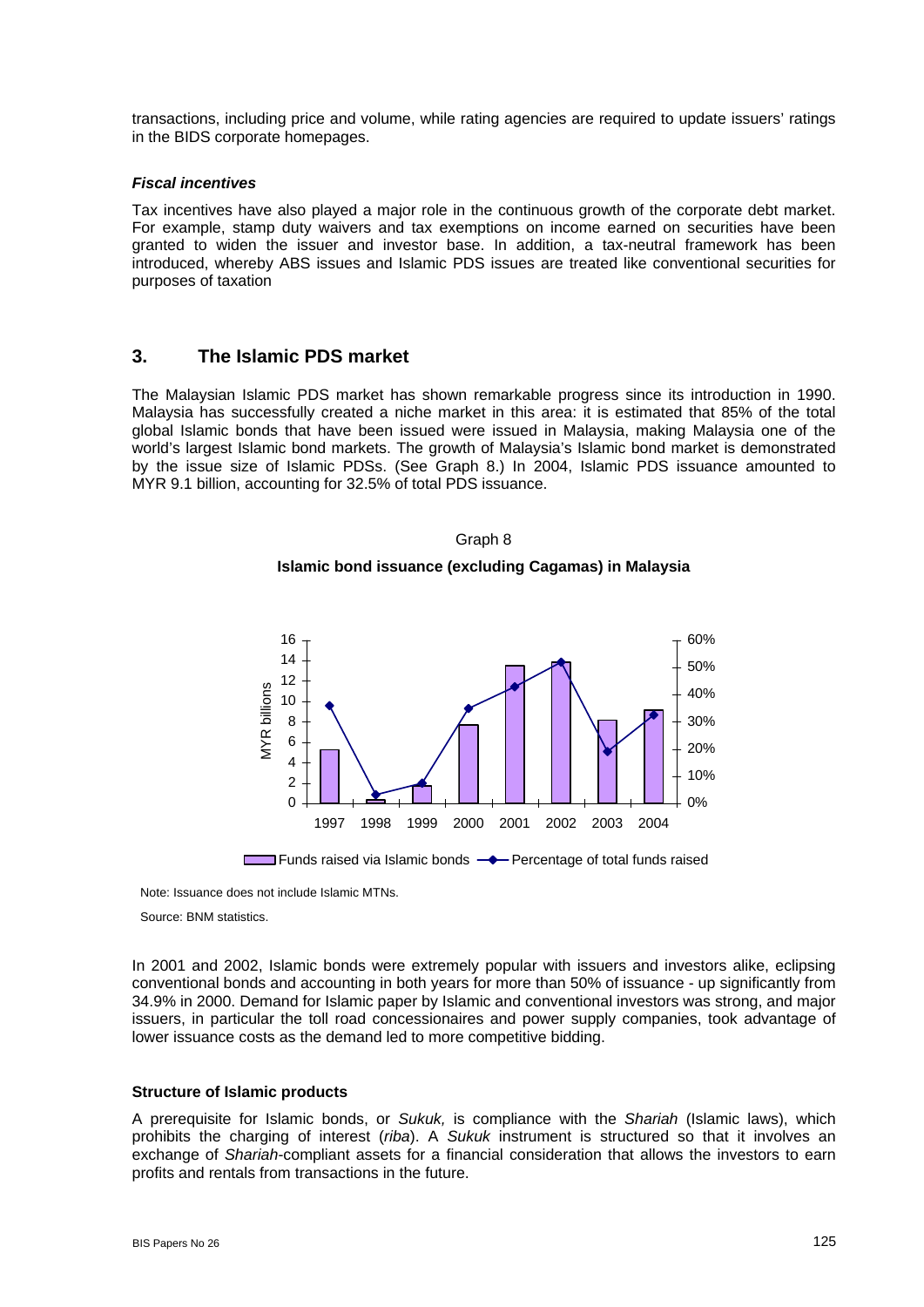There are various types of Islamic-based structures used for the creation of Islamic bonds, but the more prominent are sale and purchase of an asset based on deferred payment (*bai' bithaman ajil*); leasing of specific assets (*ijarah*); and a profit- and loss-sharing scheme (*musyarakah*). There are also a number of innovative instruments recently pioneered by market players involving the gamut of Islamic financial principles, including *istisna* (project finance), *murabahah* (cost-plus sale), *mudharabah* (profit-sharing), and *qard* (interest-free loan).

In the case of Malaysia, the majority of Islamic bonds are debt-based instruments, ie *murabahah* and *bai' bithaman ajil*. With the new *Guidelines on Offering Islamic Securities* issued in 2004 by the SC, issuers are no longer constrained by the legal concept of debentures (debt-based), as required for conventional products. It is envisaged that these guidelines will promote the development of new Islamic products, and, in particular, encourage the issuance of products that are based on profit- and loss-sharing, such as *mudharabah* and *musyarakah*. In an effort to promote issuance of Islamic debt securities via the principles of *mudharabah*, *musyarakah* and *ijarah*, expenses incurred by issuers are allowed as deduction for computation of income tax for a period of five years.

#### **Growth and acceptance of Islamic bonds**

The increasing popularity of Islamic bonds is attributable to several factors. First, Islamic PDSs provide an avenue for Islamic-based investors who need to invest in *Shariah*-compliant instruments. Second, Islamic products have also appealed to conventional investors who are constantly looking for liquid, attractively priced instruments to obtain capital gains and income. The strong demand by investors also provides the opportunity to issuers to finance borrowing at a lower cost. Third, the Malaysian government has been actively involved in creating an efficient price discovery process for Islamic securities through its issuance of Malaysian Islamic Treasury Bills (MITBs) and Government Investment Issues (GIIs), which has led to the establishment of an Islamic benchmark yield curve.

Over the years, Islamic capital market products have garnered universal acceptance as viable alternatives to conventional products. There has been clear evidence of the acceptability of the products to non-Muslims, both issuers and investors. As an indication of the success of Malaysia's Islamic capital market, 49.4% of funds raised in the PDS market in 2004 were through Islamic products. The success of "mainstreaming" Islamic bonds could be replicated internationally, considering the estimated size of the global Islamic financial system and the latent demand for *Shariah*-compliant financial instruments.

#### **Malaysia as an Islamic capital market centre**

The CMP also provided a detailed long-term strategy to promote the Islamic capital market in line with Malaysia's core areas of competitive advantage. Recent measures by the authorities have facilitated cross-border issuance and investment of Islamic bonds, including:

- allowing supranationals and multinational corporations to issue MYR bonds;
- allowing investors to invest in foreign securities on exchanges recognised by Bursa Malaysia;
- allowing sophisticated investors to execute secondary trades in non-MYR bonds without SC approval; and
- liberalising the framework for issuance of foreign currency denominated bonds

## **4. Liberalisation measures**

In an effort to further widen the issuer base and diversify credit risks, the foreign exchange administration rules were further liberalised in 2004 to allow supranationals and multinational corporations to issue MYR-denominated bonds in the domestic market. This was a major step forward in attracting international participation and bringing the Malaysian corporate debt market to another level of development.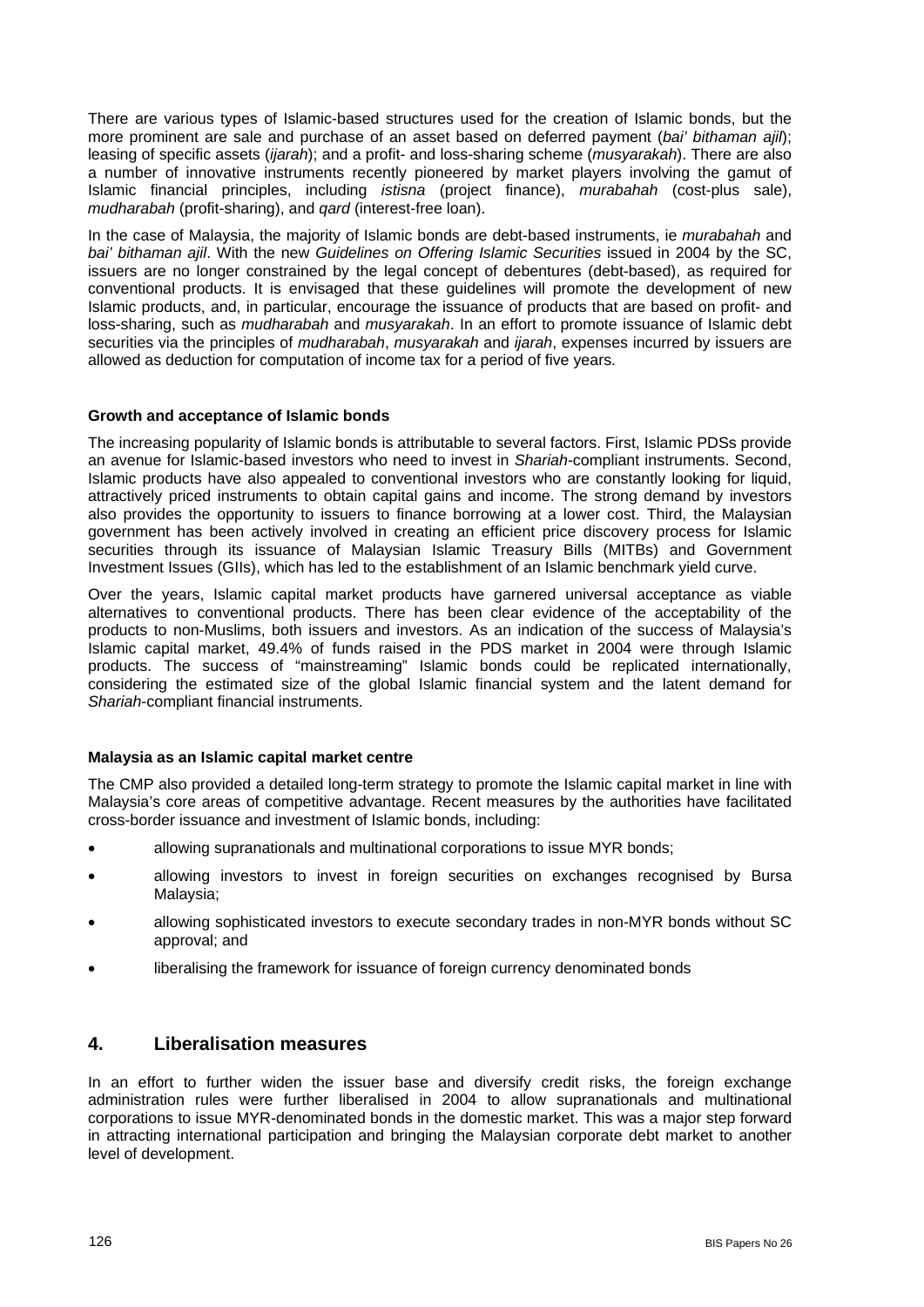Efforts proved to be successful, as there were three issues by multilateral development banks within 12 months of the new measures:

- November 2004 Issuance of MYR 400 million Putra Bonds (fixed rate bonds) by the Asian Development Bank
- December 2004 Issuance of MYR 500 million Wawasan Bonds (Islamic debt securities) by the International Finance Corporation
- May 2005 Issuance of MYR 760 million Wawasan Bonds by the International Bank for Reconstruction and Development.

The three issues reflected the maturity and sufficient depth of the Malaysian market as a reliable source of competitively priced funds. The depth of the market also reflected the increase in nonresident holdings of Malaysian PDSs, which was partly attributable to the other measures introduced, whereby withholding tax on non-residents for investment in Islamic PDSs was abolished in 2004 and hedging arrangements by residents and non-residents are allowed for trading of debt securities effective April 2005.

# **5. Policy issues and challenges**

Although the Malaysian corporate bond market has undergone tremendous change and growth over the last decade, several issues and challenges remain. In particular, liquidity in the secondary market needs to improve to a level comparable to that in Malaysian government securities. Other areas that require further development include:

- deepening of the swap market;
- creation of additional risk management tools, eg futures and forwards;
- further diversification of the issuer and investor base:
- enhanced participation by non-residents:
- promotion of larger issue size by corporations; and
- creation of a financial guarantee mechanism to enhance credit ratings.

In addition, the varying stages of bond market development within the region hinder market integration and harmonisation. Regional cooperation organisations, such as APEC, ASEAN+3 and EMEAP Central Banks, will provide an important platform for the further reduction of impediments to crossborder integration. The overall development of the corporate bond market within the region is key because it will create competition enabling issuers and investors to venture into multiple markets in pursuit of better pricing and returns.